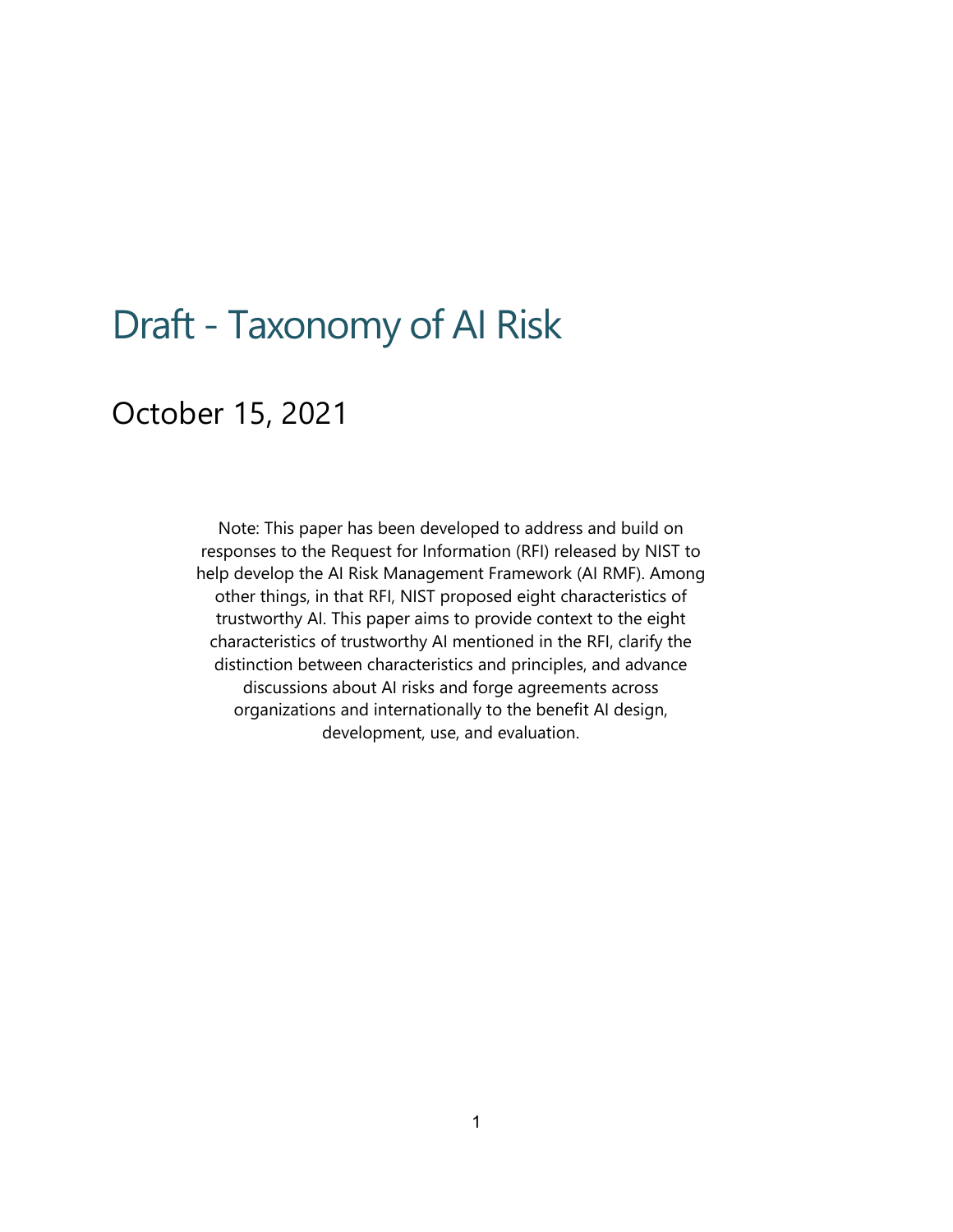### Background and Purpose

 The National Institute of Standards and Technology (NIST) aims to cultivate trust in the design, development, use, and governance of Artificial Intelligence (AI) technologies and systems in ways that enhance economic security and improve quality of life. NIST focuses on improving measurement science, technology, standards, and related tools – including evaluation and data.

 This white paper focuses on the preconditions of trust in AI and aims to further engage the AI community in a collaborative process to encourage consensus regarding terminology related to risk so that these types of risk may be identified and managed.

 The paper starts by identifying several relevant policy directives that identify sources or types of risk across the AI lifecycle. For example, the Organisation for Economic Co-operation and Development (OECD) AI principles<sup>1</sup> specify that AI needs to have:

- Traceability to human values such as rule of law, human rights, democratic values, and diversity, and ensuring fairness and justice
- Transparency and responsible disclosure so people can understand and challenge AIbased outcomes
- Robustness, security, and safety, through the AI lifecycle to manage risks
- Accountability in line with these principles

Similarly, the European Union Digital Strategy's Ethics Guidelines for Trustworthy Al<sup>2</sup> identifies seven key principles of trustworthy AI:

- Human agency and oversight
- Technical robustness and safety
- Privacy and data governance
- Transparency
- Diversity, non-discrimination, and fairness
- Environmental and societal well-being
- Accountability

Finally, US Executive Order 13960, Promoting the Use of Trustworthy Artificial Intelligence in the Federal Government<sup>3</sup> specifies that AI should be:

- Lawful and respectful of our Nation's values.
- • Purposeful and performance-driven… using AI, where the benefits of doing so significantly outweigh the risks, and the risks can be assessed and managed
- Accurate, reliable, and effective

<sup>&</sup>lt;sup>1</sup> <https://www.oecd.org/going-digital/ai/principles>/<br><sup>2</sup> <https://digital-strategy.ec.europa.eu/en/library/ethics-guidelines-trustworthy-ai><br><sup>3</sup> https://www.federalregister.gov/documents/2020/12/08/2020-27065/promoting-the artificial-intelligence-in-the-federal-government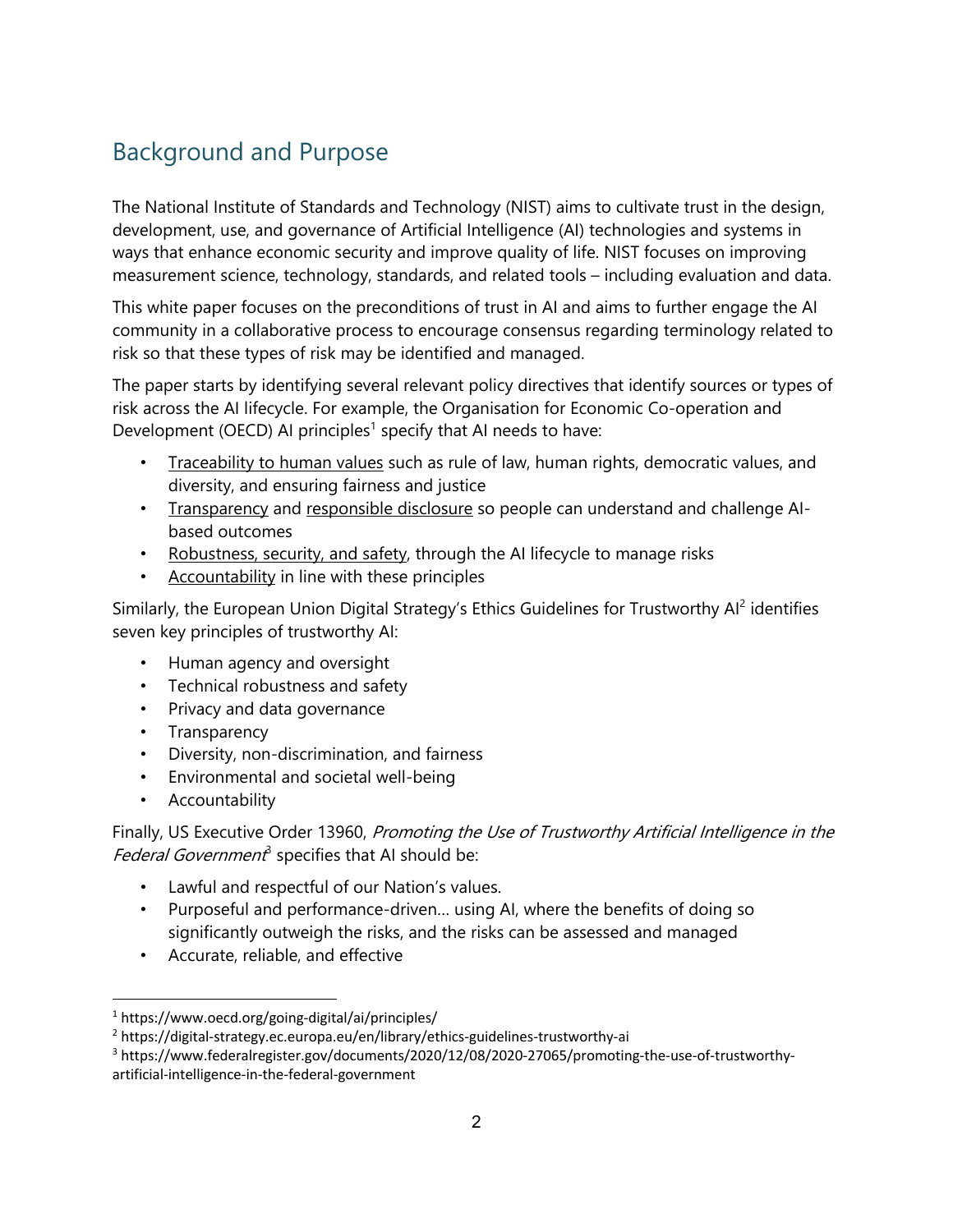- Safe, secure, and resilient
- Understandable…by subject matter experts, users, and others, as appropriate
- Responsible and traceable
- Regularly monitored
- Transparent
- Accountable

### Categories of Risk

 sources of risk in the AI lifecycle. This proposed taxonomy seeks to simplify the categorization of hierarchical. First, it is recognized that there are three broad categories of risk sources related to Those three documents indicate that AI system stakeholders must account for several different these risks so that stakeholders may better recognize and manage them. The approach is AI systems:

- **1) Technical design attributes.** This refers to the factors that are under the direct control of between performance on test and holdout sets). Finally, data generated from experiments include tests of causal hypotheses, assessments of robustness to adversarial attack, etc. system designers and developers, and which may be measured using standard evaluation criteria that have traditionally been applied to machine learning systems, or that may be applied in an automated way in the future. Examples include accuracy and related measures (e.g., false positive and false negative rates, precision, recall, F-score) but also sources of statistical error that might be measured by applying AI tools to new data (e.g., discrepancies that are designed to evaluate system performance also fall into this category, and might
- **2) How AI systems are perceived.** This refers to mental representations of models, including whether the output provided is sufficient to evaluate compliance (transparency), whether model operations can be easily understood (explainability), and whether they provide output or assessment of an AI system, or its output, that is made by a human or needs human interpretation rather than by an automated process falls into this category. that can be used to make a meaningful decision (interpretability). In general, any judgment
- **3) Guiding policies and principles.** This refers to broader societal determinations of value, consistently across domains because of their dependence on context. such as privacy, accountability, fairness, justice, equity, etc., which cannot be measured

Within each of these categories, several sources of potential risk have been identified.

### Characteristics of Trustworthy Systems

#### **1) Technical Attributes**

The proposition put forward is that technical risks can be best managed by techniques to ensure the validity of machine learning methods. These risks can be explicitly measured using variations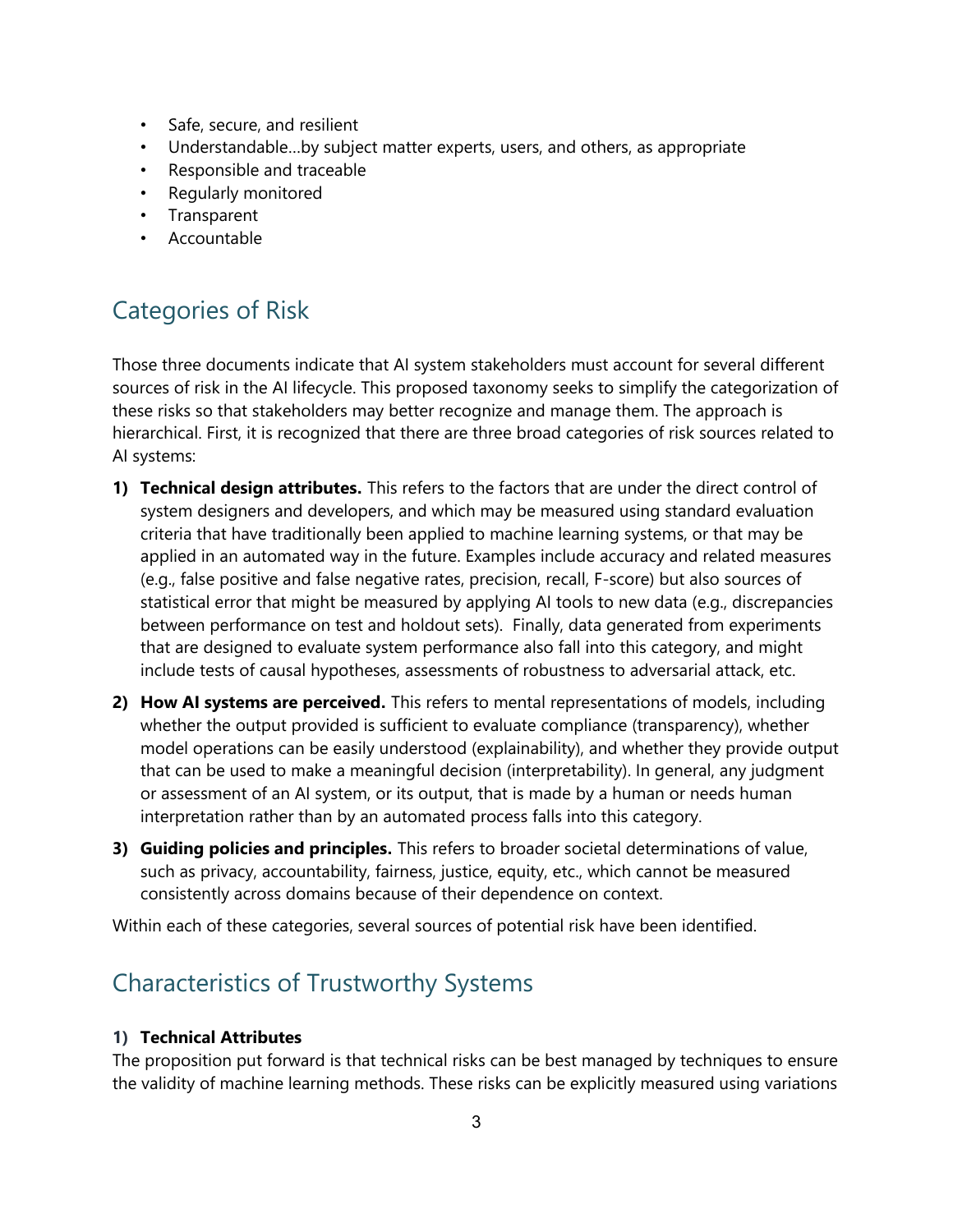of standard statistical or machine-learning metrics with specific thresholds specified in requirements. Specifically:

- machine learning model is correctly capturing a relationship that exists within training data. It is analogous to statistical conclusion validity. Traditionally, accuracy may be measured and mitigated using standard metrics including, false positive and false quality of a machine learning model must be assessed for whether it is underfit or holdout data. More generally, it is widely acknowledged that current machine learning methods cannot provide a guarantee that the underlying model is capturing a causal relationship that generates the observed data (although see [3]-[5] for progress in this area). Establishment of internal (that is, causal) validity is an active area of research. (See • **Accuracy.** This trustworthiness attribute captures the broad notion of whether the negative rates, F1-score, precision, recall, etc. Beyond these traditional measures, the overfit. One way to do so is to compare performance on training data to test and also [6].)
- • **Reliability.** A model is reliable if its output is insensitive to small changes in its input, and if it is free from measurement bias. Techniques designed to mitigate overfitting (e.g., regularization) and to adequately conduct model selection in the face of the bias/variance tradeoff can increase model reliability. The definition of reliability that is used here is analogous to construct validity in the social sciences, albeit without explicit reference to a theoretical construct. Specifically, this definition captures convergent- discriminant validity (whether the data reflects what the user intends to measure and not other things) and statistical reliability (whether the data may be subject to high levels of statistical noise and measurement bias). Measures of reliability might include Fleiss' Kappa scores, or goodness-of-fit tests from a factor analysis.
- • **Robustness.** A model is robust if it applies to multiple settings beyond which it was be helpful in mitigating this risk as well. Thus, robustness is analogous to "external validity" in the social sciences. Measures of robustness might include error measurements on novel datasets. trained. Threats to model robustness can be mitigated by explicitly recognizing limitations of the sampling strategy by which training, test, and holdout data were selected and ensuring that models are not applied "off label" (i.e., in domains that are not representative of these training data). Application of a "gradient of similarity" [7] may
- • **Resilience or Security.** A model that is insensitive to adversarial attacks, or more generally, to unexpected changes in its environment or use, may be said to be resilient and secure. This concept has some relationship to robustness except that it goes beyond the provenance of the data to encompass unexpected or explicitly hostile uses of the model or data. Mitigating these risks is an open area of research but may benefit from insights into flexible system design (e.g., [8]). Specific measures are still under development by the research community.

 What these attributes have in common is that the extent of the corresponding risks may be directly measured using some kind of automatable process that does not require extensive human input. As a consequence, one may, at least in principle, develop domain-agnostic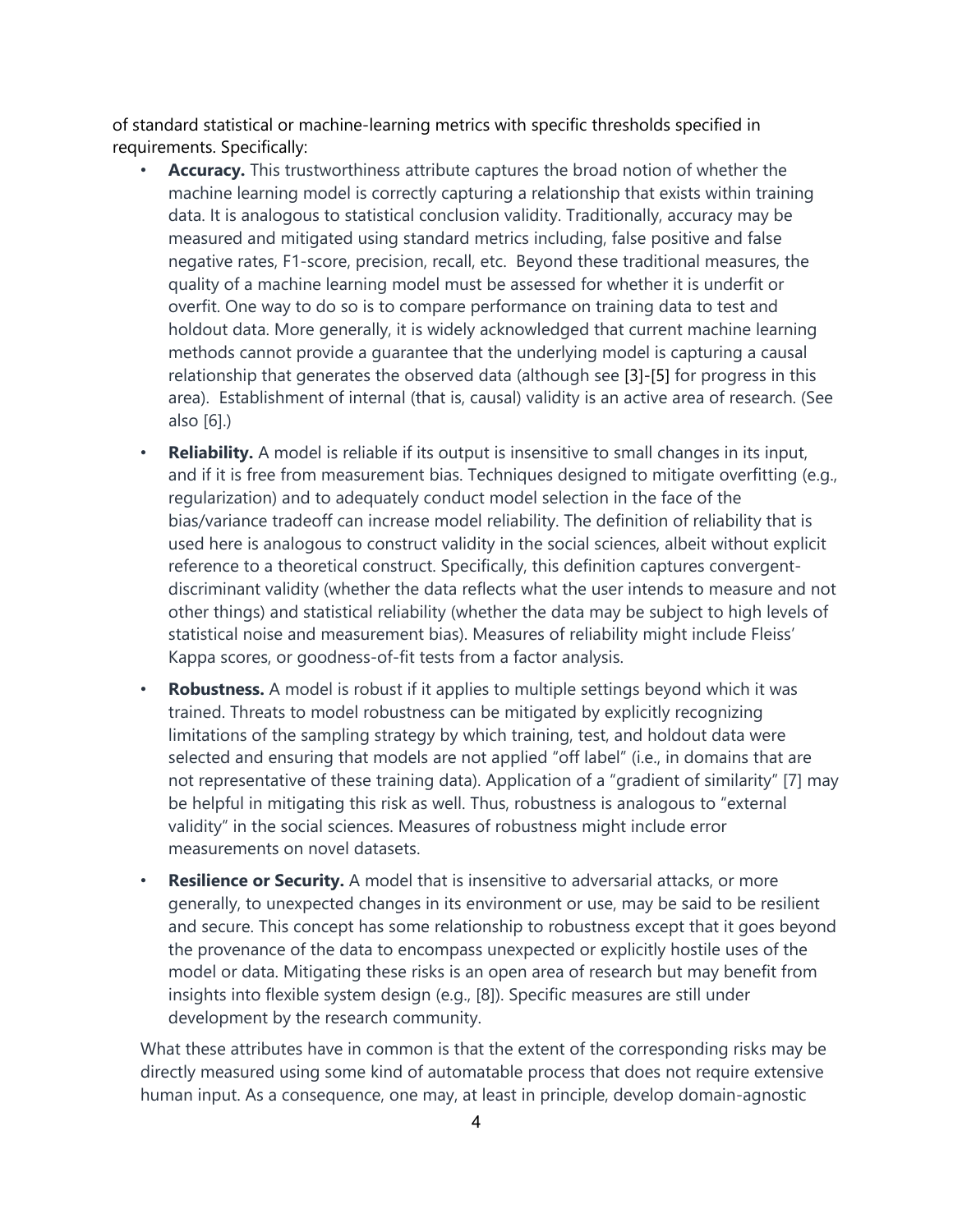measures of performance for each source of risk. Furthermore, these measures of performance may be expressed in requirements documents created by systems designers. management practices. Accordingly, attempts to manage these risks may follow standard systems engineering risk

#### **2) Socio-Technical Attributes**

 of these metrics. Additionally, human users will also make judgments regarding what these metrics, and the associated models, mean when applied to daily life. Thus, a second broad category of risk pertains to how these human judgments are made. These include: How is one to know which technical measures are appropriate to a given task? Human judgment must be employed when deciding on the specific metrics, and the precise values

 description of how model predictions are generated [9]. The underlying assumption is human must apply what technical expertise they have to understand how the model works. Explainability refers to the user's perception of how the model works – such as humans incorrectly infer a model's operation and it does not operate as expected. This risk may be managed by descriptions of how models work to users' skill levels. **Explainability.** Attempts to increase explainability seek to provide a programmatic that perceptions of risk stem from a lack of technical background knowledge on the part of the user. Even given all the information required to make a model fully transparent, a what output may be expected for a given input. Risks due to explainability may arise if

 Explainability is related to transparency – a "white box" model is typically considered explainable, whereas a "black box" model is not. However, transparency does not guarantee explainability, especially if the user lacks an understanding of machine learning technical principles.

 The underlying assumption is that perceptions of risk stem from a lack of ability to make sense of, or contextualize, model output appropriately. For example, models are which a user is able to determine adherence to this function and the consequent implications of this output upon other consequential decisions for that user. how much privacy is sufficient. **Interpretability.** Attempts to increase interpretability seek to fill a meaning deficit [10]. developed for a particular functional use. Model interpretability refers to the extent to Interpretations are typically contextualized in terms of values, and reflect simple, categorical distinctions. For example, a society may value privacy and safety, but individuals may have different determinations of how much safety is "safe enough" or

 along with a model's output – to determinations that have to do with values (e.g., privacy, safety). Given a transparent stimulus shown to a decision-maker, they can then apply their values to *interpret* it and determine whether it is, for example, "safe" or "not Risks to interpretability can often be addressed by communication of the interpretation intended by model designers, although this remains an open area of research. However, the prevalence of different interpretations can be readily measured with psychometric instruments. Interpretability is the glue that links transparency – information provided safe."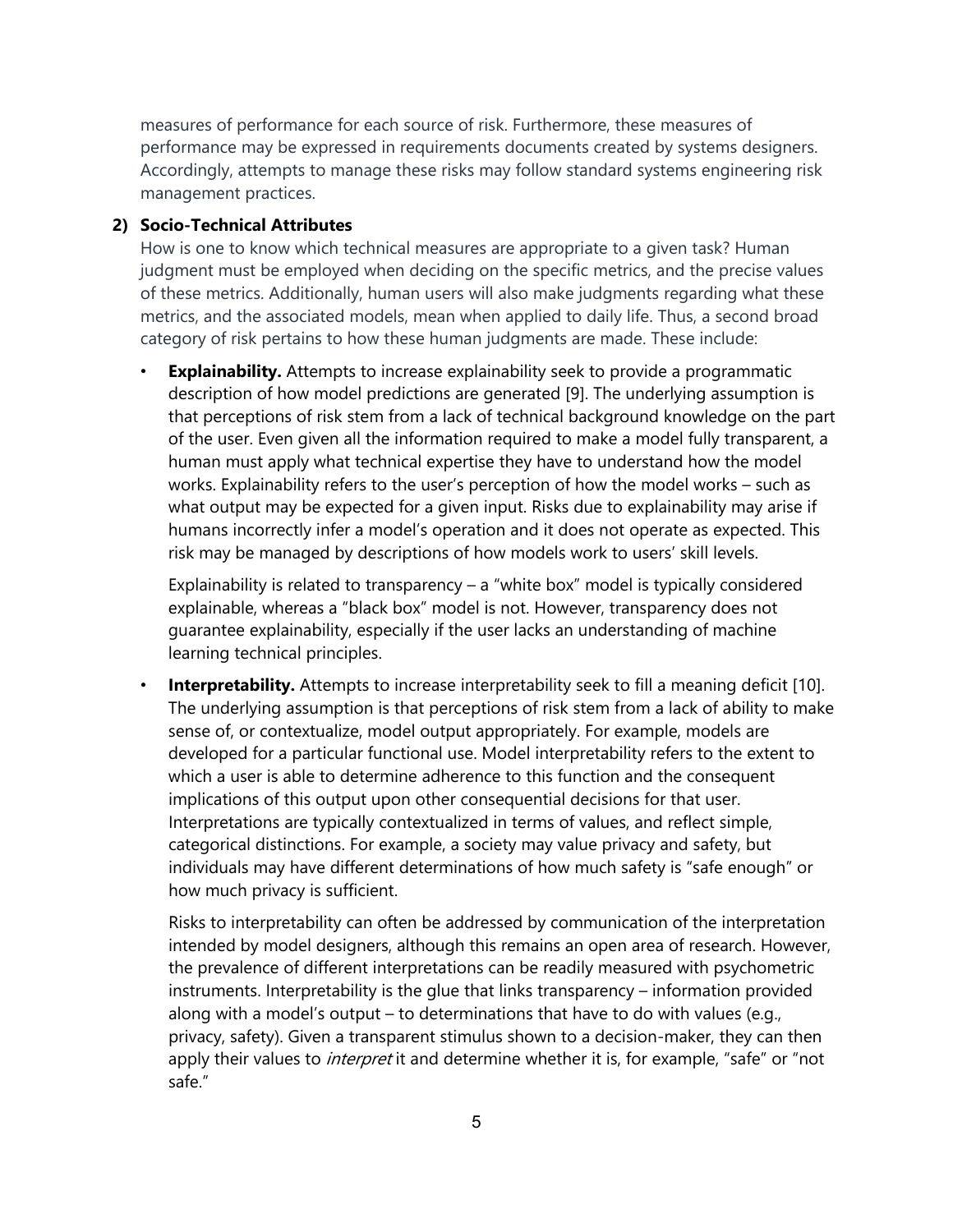However, transparency does not guarantee interpretability. Often, interpretability is associated with simple representations whereas transparency may create information overload. Interpretability is premised on the user's ability to "connect the dots" given information provided by a more transparent system. This means that there must be dots presented in such a way that the user can craft a coherent understanding of the model's use in context. Similarly, apart from statistical measures of bias, interpretability allows decision-makers to make determinations about whether data, an algorithm, a process, etc., imposes an undesired bias (and is therefore unfair). to connect (i.e., transparency is a needed precursor), but also that the information is

- • **Privacy.** Like safety and security, specific technical features of a system may promote related problems. However, determinations of likelihood and severity of impact of these problems are contextual and vary between cultures and individuals. Furthermore, privacy and assessors can identify how the processing of data could create privacyensuring fairness may require violating privacy and vice versa (since fairness determinations often require obtaining data that some consider private).
- made by domain experts: a drug is either deemed "safe and efficacious" or it is not. These determinations are made relative to the state of the art in the field, and relative to society's expectations. Regulatory agencies, such as the U.S. Food and Drug FDA convenes panels of experts to determine standards of safety for innovative medical devices – a process that is not without social influence [11], [12]. Determinations of **Safety.** In the context of medical devices and drugs, safety is a categorical determination Administration (FDA), typically maintain measures for safety in a given context; however, these measures are subject to revision, often with input from practitioners. For example, security, as a value, are similar [13]. Leveson [14] proposes a systems theoretic definition of safety that may serve as the basis for preliminary metrics.
- • **Managing bias.** Schwartz et al. [15] point out that bias is neither new nor unique to AI, nor can bias be eliminated entirely. Rather, biases which are harmful must be identified and, to the extent possible, understood, measured, managed, and reduced. Furthermore, perceptions of bias are also human judgments. Thus, perceptions of bias are intimately related to interpretations of model output.

#### **3) Guiding Principles Contributing to AI Trustworthiness**

 Human judgments are premised on guiding policies and principles – broad social constructs society, but the development and use of new AI-based technologies, products, and services bring technical and societal challenges and risks, including risks to ethical values. While there expectations of specific societies or cultures, it is widely agreed that AI must be developed in a trustworthy manner. This trustworthiness can support the development and deployment of AI in ways that meet a given set of ethical values. that indicate societal priorities. AI has the potential to benefit nearly all aspects of our is no objective standard for ethical values, as they are grounded in the norms and legal

 When specified as policy, human experts apply their judgments to "flow down" these principles into technical requirements. Several of the policy documents cited above outline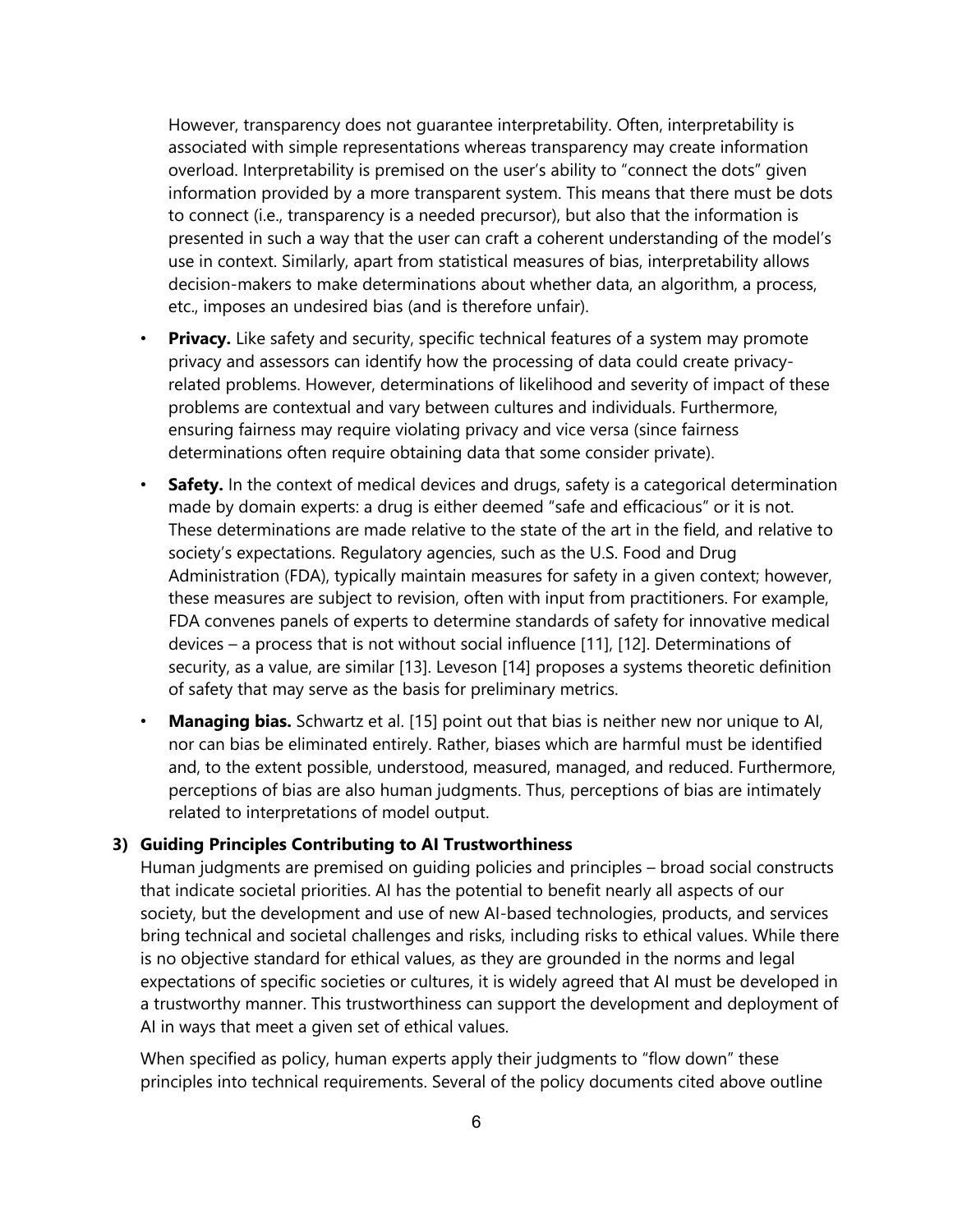broad statements of values to which AI should adhere. Systems engineers frequently derive requirements from these values, which are later translated to measures of performance and effectiveness.

Principles relevant to AI include:

- • **Fairness.** Like safety, standards of fairness are culturally determined, and perceptions of courts. Engineers often assume that machine learning algorithms are inherently fair because the same procedure applies regardless of user; however, this perception has eroded recently as awareness of biased algorithms and biased datasets has increased. Arguably, absence of harmful bias is a necessary condition for fairness. fairness differ between cultures, with societal determinations of fairness litigated in
- • **Accountability.** Determinations of accountability are closely related to notions of risk and "blame" – that is, the responsible party in the event that a risky outcome is realized. Anthropologists, including Mary Douglas [16], have written extensively on how cultures, and legal scholars [17] have developed psychometric measures of cultural perceptions of risk and blame associated with technology differ systematically between cognition that are theorized to vary with these risk perceptions.
- • **Transparency.** Attempts to increase transparency seek to fill a perceived information deficit. The underlying assumption is that perceptions of risk stem from an absence of decision-maker when making a judgment about an AI system, and may span the scope use case, to how decisions were made, by whom, when, etc. Absent transparency, users are left to guess about these factors and may make unwarranted assumptions regarding information. Transparency reflects the extent to which information is available to a from what data were included in model training, the structure of the model, its intended model provenance.

 Although it is impossible to remove a subject's background knowledge from their evaluations of a model, making adequate knowledge available is a precursor to building trust. This risk may be mitigated by a *transparent process* – one in which users can get answers regarding what decisions were made and what resources (e.g., data, energy, etc.) were used throughout the lifecycle, and why these decisions were made. This highlights development lifecycle of an AI algorithm (i.e., the need for a "transparency toolkit.") needed or requested, potentially in a context-sensitive manner. Finally, transparency is often framed as an instrumental value – a means to the end of achieving a broader value, the importance of documenting information in a standardized manner throughout the Beyond such a toolkit, users' perceptions of systems as transparent are crucial. This emphasizes the need to develop approaches (e.g., a convenient user interface and cataloguing system, and possibly human contact) to surface this information when such as accountability.

Table 1 provides a mapping of the proposed taxonomy to those provided by OECD, the EU, and the US Executive Order 13960.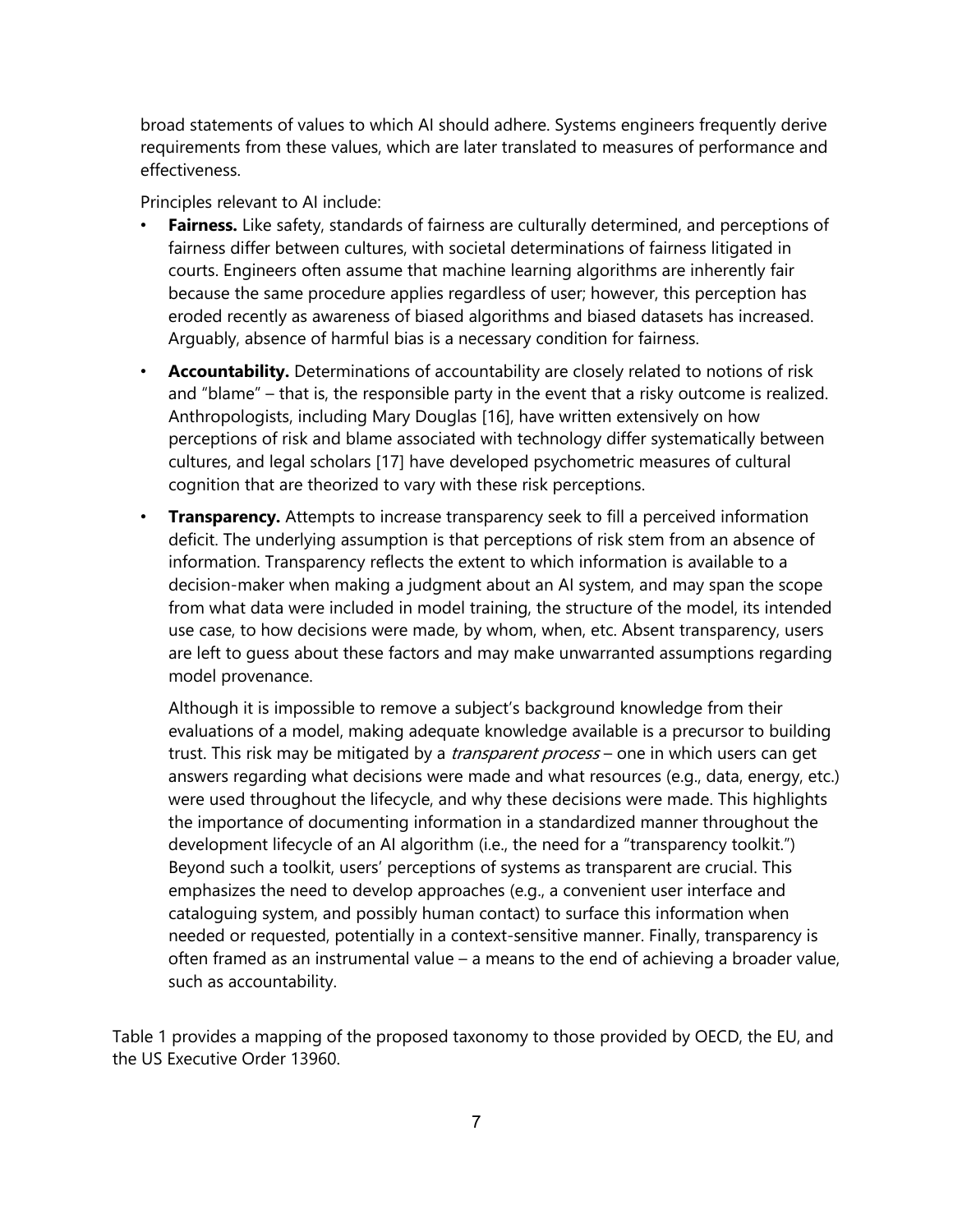|                                                                                | Proposed<br>Taxonomy                                                                 | <b>OECD</b>                                                                                              | <b>EU</b>                                                                                                                                                               | <b>US EO 13960</b>                                                                                                                             |
|--------------------------------------------------------------------------------|--------------------------------------------------------------------------------------|----------------------------------------------------------------------------------------------------------|-------------------------------------------------------------------------------------------------------------------------------------------------------------------------|------------------------------------------------------------------------------------------------------------------------------------------------|
| <b>Technical</b><br><b>Design</b><br><b>Attributes</b>                         | • Accuracy<br>• Reliability<br>• Robustness<br>• Security &<br>Resilience            | • Robustness<br>• Security                                                                               | • Technical<br>robustness                                                                                                                                               | • Purposeful and<br>performance-driven<br>• Accurate, reliable, and<br>effective<br>• Secure and resilient                                     |
| Socio-<br><b>Technical</b><br><b>Attributes</b>                                | • Explainability<br>• Interpretability<br>• Privacy<br>• Safety<br>• Absence of Bias | • Safety                                                                                                 | • Safety<br>• Privacy<br>$\cdot$ Non-<br>discrimination                                                                                                                 | • Safe<br>• Understandable by<br>subject matter experts,<br>users, and others, as<br>appropriate                                               |
| Guiding<br><b>Principles</b><br><b>Contributing</b><br>to Trust-<br>worthiness | • Fairness<br>• Accountability<br>• Transparency                                     | • Traceability to<br>human values<br>• Transparency<br>and responsible<br>disclosure<br>• Accountability | • Human agency<br>and oversight<br>• Data governance<br>• Transparency<br>• Diversity and<br>fairness<br>• Environmental and<br>societal well-being<br>• Accountability | • Lawful and respectful<br>of our Nation's values<br>• Responsible and<br>traceable<br>• Regularly monitored<br>• Transparent<br>• Accountable |

 Table 1: Mapping of taxonomy proposed in this paper to those provided in relevant policy documents

### Conclusion

 sources of risk will be identified as the AI landscape continues to evolve. Robust discussions of this taxonomy, which to date has been happening informally via workshops and small group discussions, would position industry, government, and academia to better anticipate these broad categories of future risks and to develop management strategies that could be flexibly implemented. NIST's development of an AI Risk Management Framework is an ideal opportunity Although the proposed taxonomy cannot be claimed to be collectively exhaustive, the three high-level categories that have been identified appear to take into account of existing frameworks and may be seen as providing an overarching approach. Within each category, new to advance those discussions and forge agreements across organizations and internationally to the benefit AI design, development, use, and evaluation.